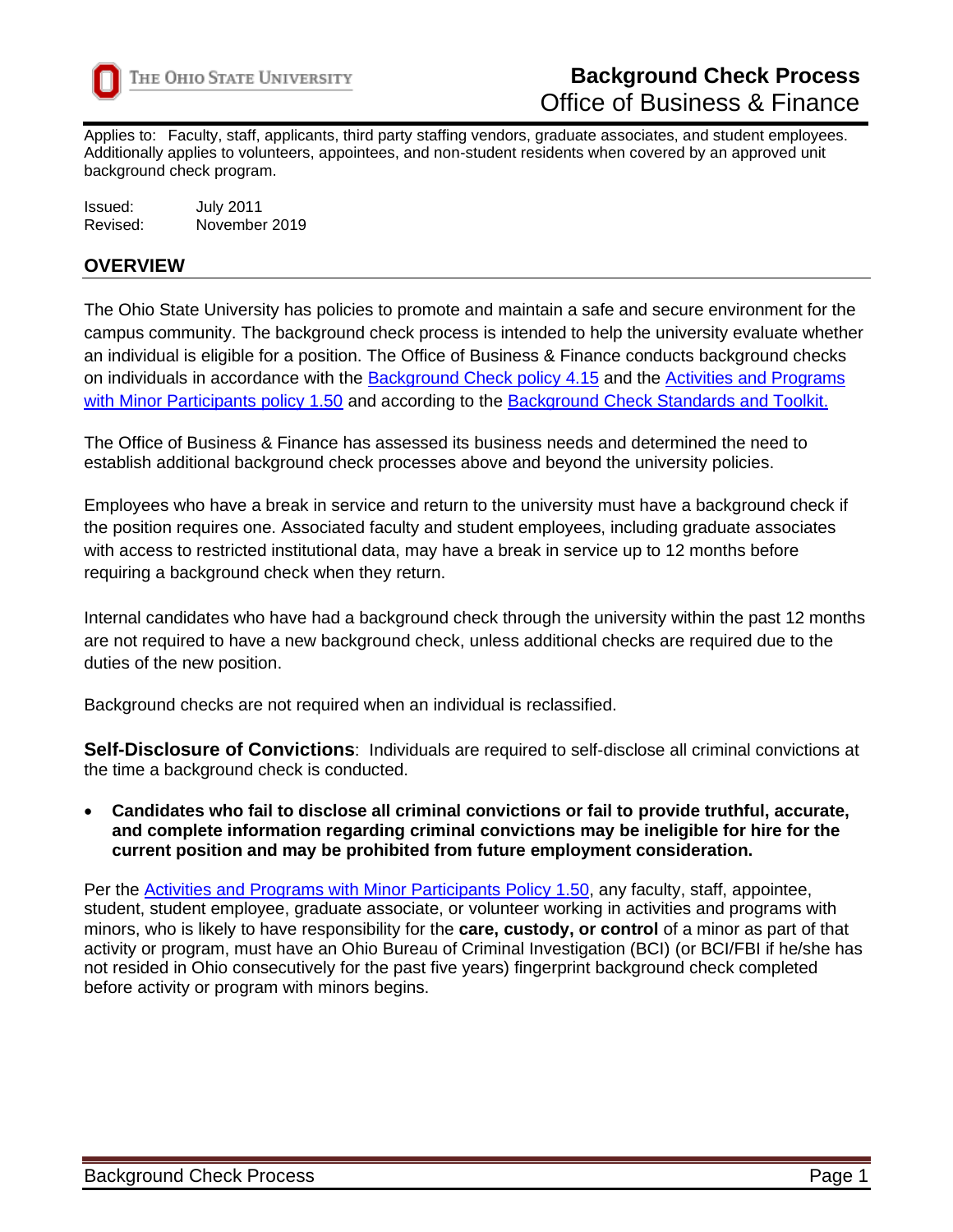

Applies to: Faculty, staff, applicants, third party staffing vendors, graduate associates, and student employees. Additionally applies to volunteers, appointees, and non-student residents when covered by an approved unit background check program.

# **ADDITIONAL OFFICE OF BUSINESS AND FINANCE REQUIREMENTS**

#### **Additional checks may include any of the following:**

- **Credit Checks**: Staff with fiduciary/financial responsibility (examples include but are not limited to: access to banking information and/or financial loans systems, asset management, cash handling, collections/disbursements, contracts/agreements negotiation/approval, purchase card manager, expenditure approval, express orders approvals, payroll changes, surplus management, and other fiduciary/financial related duties) must have a credit check completed prior to employment. Credit check requests must be requested by the hiring manager via the HRA hire request – Additional Information section.
- **Motor Vehicle Records Checks**: Positions that involve driving a University-owned vehicle require a Motor Vehicle Records (MVR) check. Furthermore, positions requiring a Commercial Driver's License (CDL) will be subject to drug and alcohol screenings per Department of Transportation (DOT) requirements. For any employee required to drive a University-owned vehicle as a major component of their position, an annual MVR check will also be completed. Driver's license, CDL class, and/or endorsement(s) required must be communicated by the hiring manager via the HRA position request – Additional Information section.
- **Professional License/Certification and Education Verification**: Credentials verification will be completed only for positions where it is a requirement to have a post-secondary education and/or license/certificate and the equivalent combination of education/experience is not appropriate. These requests must be provided by the hiring manager via the HRA hire request – Additional Information section.

# **EVALUATION OF RESULTS**

**Certification / Education Verification**: Positions that require an employee to have a specific degree or professional license/certificate in order to perform the job as stated in the job posting will require the background check to include verification of these credentials in addition to the standard background check. This credentials verification will be completed only for positions where it is a requirement to have a post-secondary education and/or license/certificate and the equivalent combination of education/experience is not appropriate.

**Credit History**: Understanding how an individual handles his/her personal finances can aid in the knowledge of how they might handle business finance and even the propensity to commit financial fraud or theft. Risk factors to be considered include:

- Delinquent accounts/bad debts (excluding medical related debt)
- Civil suits (current outstanding judgments)
- High debt to income ratio
- Tax liens